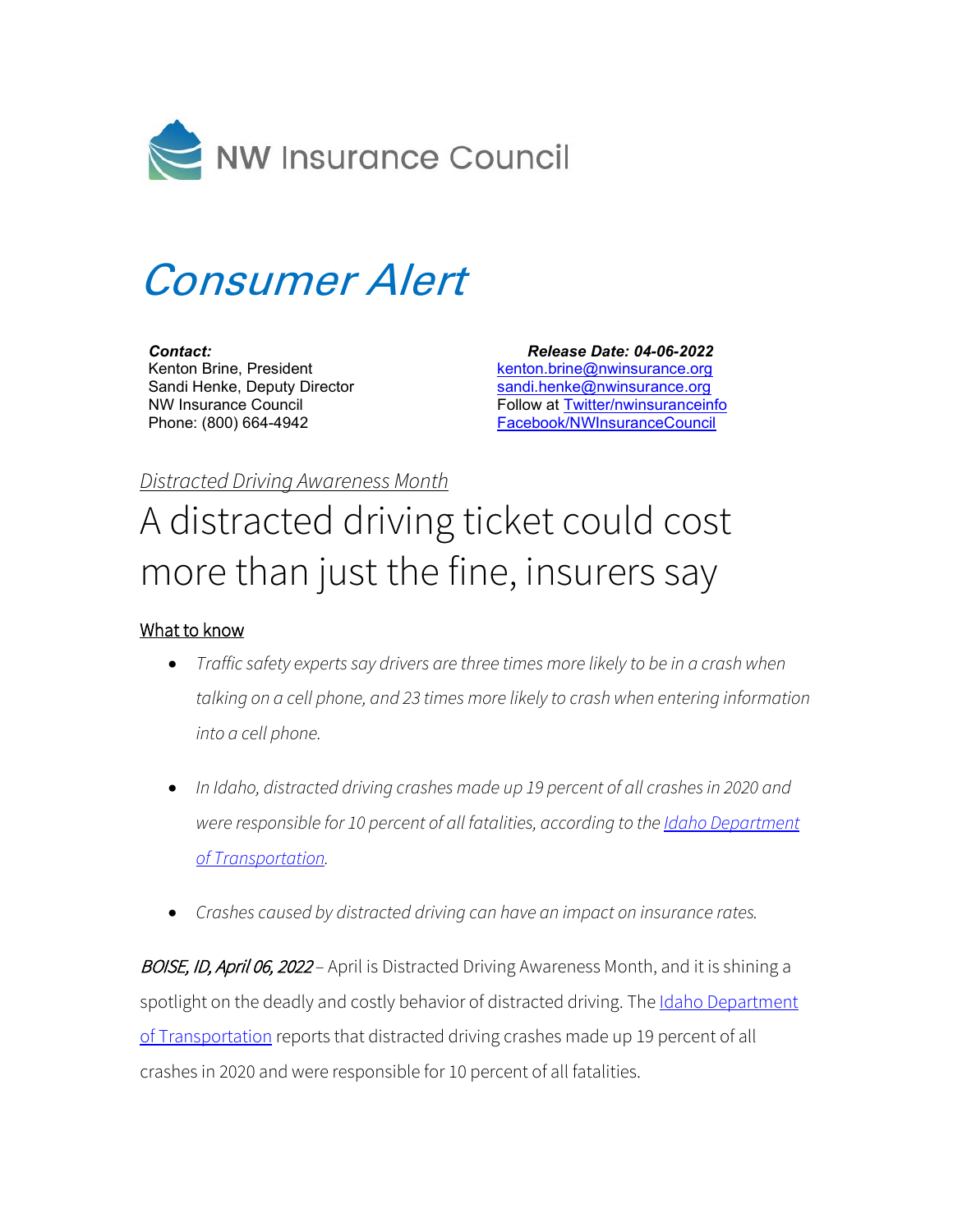Idaho enacted a new and tougher [distracted driving law](https://legislature.idaho.gov/statutesrules/idstat/title49/t49ch14/sect49-1401a/) in 2020. Under the new law, Idaho drivers can only use cell phones and electronic devices in hands-free mode, even while stopped in traffic or at a red light or stop light. The new law also comes with increased penalties if you are ticketed for a distracted driving violation.

Lawmakers further refined that law during the 2021 session. [HB 5](https://legislature.idaho.gov/sessioninfo/2021/legislation/H0005/) clarifies that a driver may use the GPS/map functions of a mobile device while driving, but only in hands-free mode.

Besides being deadly, crashes caused by distracted driving can have an impact on insurance rates as well. While a first distracted driving violation in Idaho that does not involve an accident cannot be used by insurers to determine eligibility or rates or be considered as "violation points" on a driving record, motor vehicle accidents caused by distracted driving, or any subsequent violations, may be included on a driver's record and be considered by auto insurance companies.

"Distracted driving causes collisions and injuries, and insurance is impacted by the cost to treat injuries and repair vehicles," said Kenton Brine, NW Insurance Council president. "As pandemic restrictions ease and more people are on the road, we hope drivers will avoid distractions that can result in crashes, citations and higher insurance costs."

Distracted driving is broadly defined as activity that take a driver's attention off the road, such as eating, conversing with passengers and talking or texting on cellphones. All distractions are a reason for concern, but cell phone use while driving is the riskiest distraction for drivers.

"The best defense against auto crashes and higher insurance costs is simple," Brine said. "When you're driving, keep your hands on the wheel, your eyes on the road, and your mind on your driving."

2